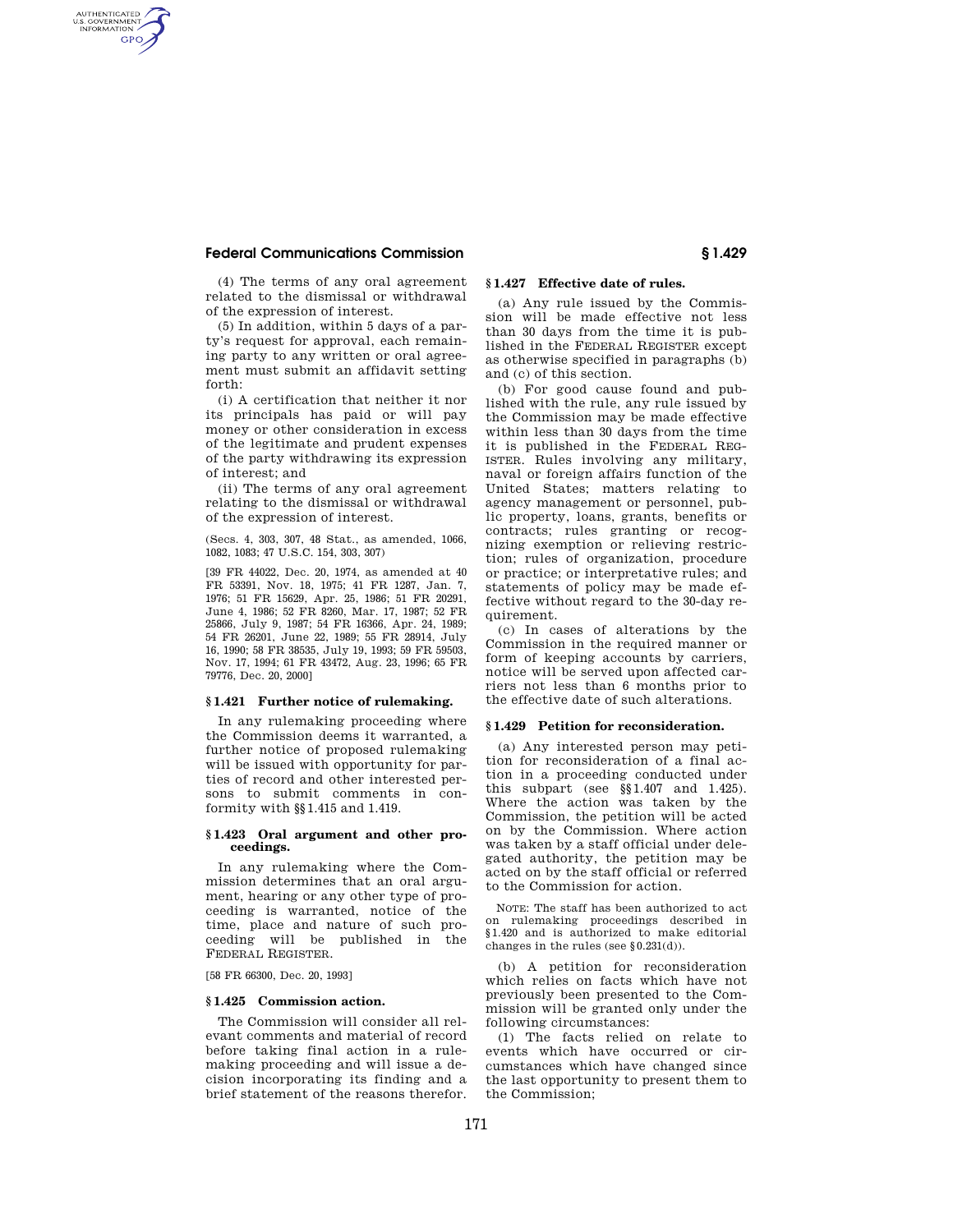**§ 1.429 47 CFR Ch. I (10–1–02 Edition)**

(2) The facts relied on were unknown to petitioner until after his last opportunity to present them to the Commission, and he could not through the exercise of ordinary diligence have learned of the facts in question prior to such opportunity; or

(3) The Commission determines that consideration of the facts relied on is required in the public interest.

(c) The petition for reconsideration shall state with particularity the respects in which petitioner believes the action taken should be changed.

(d) The petition for reconsideration and any supplement thereto shall be filed within 30 days from the date of public notice of such action, as that date is defined in § 1.4(b). No supplement to a petition for reconsideration filed after expiration of the 30 day period will be considered, except upon leave granted pursuant to a separate pleading stating the grounds for acceptance of the supplement. The petition for reconsideration shall not exceed 25 double-spaced typewritten pages. See also § 1.49(f).

(e) Except as provided in § 1.420(f), petitions for reconsideration need not be served on parties to the proceeding. (However, where the number of parties is relatively small, the Commission encourages the service of petitions for reconsideration and other pleadings, and agreements among parties to exchange copies of pleadings. See also § 1.47(d) regarding electronic service of documents.) When a petition for reconsideration is timely filed in proper form, public notice of its filing is published in the FEDERAL REGISTER. The time for filing oppositions to the petition runs from the date of public notice. See  $$1.4(h).$ 

(f) Oppositions to a petition for reconsideration shall be filed within 15 days after the date of public notice of the petition's filing and need be served only on the person who filed the petition. See also § 1.49(d). Oppositions shall not exceed 25 double-spaced typewritten pages. See § 1.49(f).

(g) Replies to an opposition shall be filed within 10 days after the time for filing oppositions has expired and need be served only on the person who filed the opposition. Replies shall not exceed 10 double-spaced typewritten pages. See also §§ 1.49(d) and 1.49(f).

(h) Petitions for reconsideration, oppositions and replies shall conform to the requirements of §§ 1.49 and 1.52, except that they need not be verified. Except as provided in § 1.420(e), an original and 11 copies shall be submitted to the Secretary, Federal Communications Commission, Washington, D.C. 20554. Parties filing in electronic form need only submit one copy.

(i) The Commission may grant the petition for reconsideration in whole or in part or may deny the petition. Its order will contain a concise statement of the reasons for the action taken. Any order disposing of a petition for reconsideration which modifies rules adopted by the original order is, to the extent of such modification, subject to reconsideration in the same manner as the original order. Except in such circumstance, a second petition for reconsideration may be dismissed by the staff as repetitious.

(j) The filing of a petition for reconsideration is not a condition precedent to judicial review of any action taken by the Commission, except where the person seeking such review was not a party to the proceeding resulting in the action or relies on questions of fact or law upon which the Commission has been afforded no opportunity to pass. Subject to the provisions of paragraph (b) of this section, such a person may qualify to seek judicial review by filing a petition for reconsideration.

(k) Without special order of the Commission, the filing of a petition for reconsideration shall not excuse any person from complying with any rule or operate in any manner to stay or postpone its enforcement. However, upon good cause shown, the Commission will stay the effective date of a rule pending a decision on a petition for reconsideration. See, however, § 1.420(f).

(Secs. 4, 303, 307, 48 Stat., as amended, 1066, 1082, 1083; 47 U.S.C. 154, 303, 307)

[41 FR 1287, Jan. 7, 1976, as amended at 44 FR 5436, Jan. 26, 1979; 46 FR 18556, Mar. 25, 1981; 52 FR 49161, Dec. 30, 1987; 63 FR 24126, May 1, 1998]